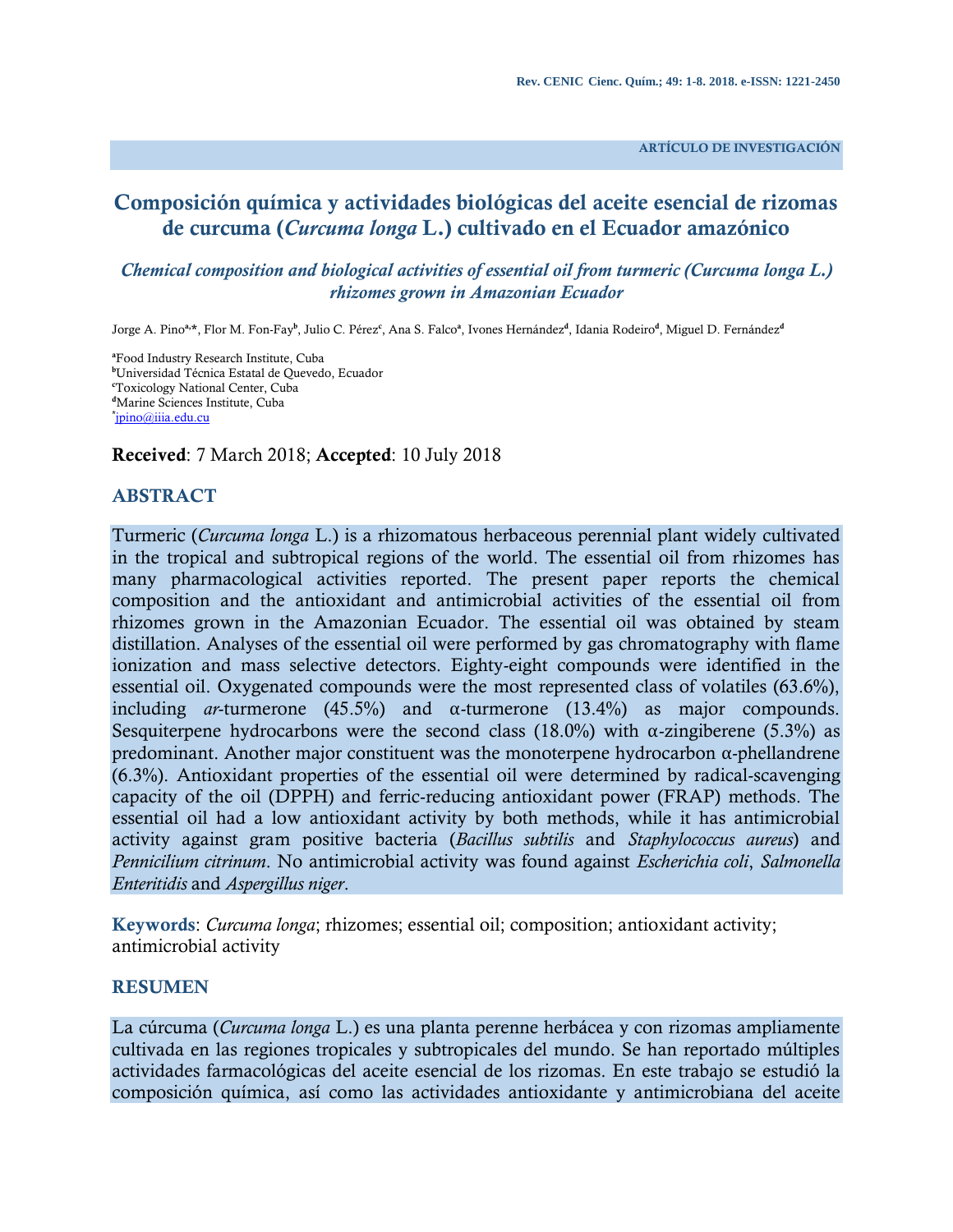esencial de los rizomas cultivados en el Ecuador amazónico. El aceite esencial se obtuvo por destilación por arrastre con vapor. Los análisis se hicieron por cromatografía de gases con detectores de llama de hidrógeno y selectivo de masas. Se identificaron 88 compuestos en el aceite esencial. Los compuestos oxigenados fueron la clase química más representativa con 63,6 %. Entre ellos, la *ar*-turmerona (45,5 %) y α-turmerona (13,4 %) fueron los más abundantes. Los hidrocarburos sesquiterpénicos fueron la segunda mayor clase (18,0 %) con el α-zingibereno (5,3 %) como predominante. Otro constituyente mayoritario fue el hidrocarburo monoterpénico α-felandreno (6,3 %). La capacidad antioxidante fue evaluada en el aceite esencial mediante los métodos del 1,1-difenil-2-picril-hidrazilo (DPPH) y el poder antioxidante reductor del férrico (FRAP). El aceite esencial mostró una baja actividad antioxidante por ambos métodos, mientras que tuvo actividad antibacteriana, contra bacterias gram positiva (*Bacillus subtilis* and *Staphylococcus aureus*) y *Pennicilium citrinum*. No se encontró actividad antimicrobiana frente a *Escherichia coli*, *Salmonella Enteritidis* y *Aspergillus niger*.

**Palabras clave**: *Curcuma longa*; rizomas; aceite esencial; composición; actividad antioxidante; actividad antimicrobiana

#### **INTRODUCTION**

Turmeric (*Curcuma longa* L.) is a rhizomatous herbaceous perennial plant of the Zingiberaceae family, native to tropical South Asia, but is now widely cultivated in the tropical and subtropical regions of the world (Remadevi *et al*., 2007). The deep orangeyellow powder known as turmeric is prepared from boiled and dried rhizomes of the plant. It has been commonly used as spice and medicine, particularly in Asia. The curcuminoid pigments and volatile oil, which are the major secondary metabolites of the rhizome, have been shown to be largely responsible for the pharmacological activities of turmeric powder, extracts and oleoresins (Remadevi *et al*., 2007; Sasikumar, 2001).

There are extensive *in vitro* and *in vivo* investigations on essential oil and extracts of turmeric extracts which showed hepato- and cardioprotective, hypoglycemic, anti-amyloidogenic, antifungal, parasiticidal, antioxidant, insect repelling, chemo-resistance and radio-resistance activities (Remadevi *et al*., 2007; Balakrishnan, 2007; Li *et al*., 2018). Although the fungicidal and bactericidal properties are traditionally known (Remadevi *et al*., 2007; Sasikumar, 2001; Balakrishnan, 2007; Li *et al*., 2018), reports about antifungal properties of the essential oil are scant and show a wide discrepancy about its inhibitory concentration in the substrate for the same fungal species (Saju *et al*., 1998; Behura *et al*., 2000; Jayaprakasha *et al*., 2001). This wide variation may be related to the chemical composition of the essential oil, which varies considerably among the cultivars, maturity stage, and cultivation prcedures (Singh *et al*., 2002; Ming *et al*., 2002; Raina *et al*., 2002; Pino *et al*., 2003; Singh *et al*., 2010; Liju *et al*., 2011; Gounder y Lingamallu, 2012; Avanço *et al*., 2017). In Ecuador, turmeric is commercially grown in the Amazonian region, where it is used as a food seasoning. However, only one study has been done about the chemical composition of its essential oil and biological activities (Sacchetti *et al*., 2005). Therefore, the present study was done to analyze the chemical composition and biological activities of the essential oil from turmeric (*Curcuma longa* L.) rhizomes grown in Amazonian Ecuador.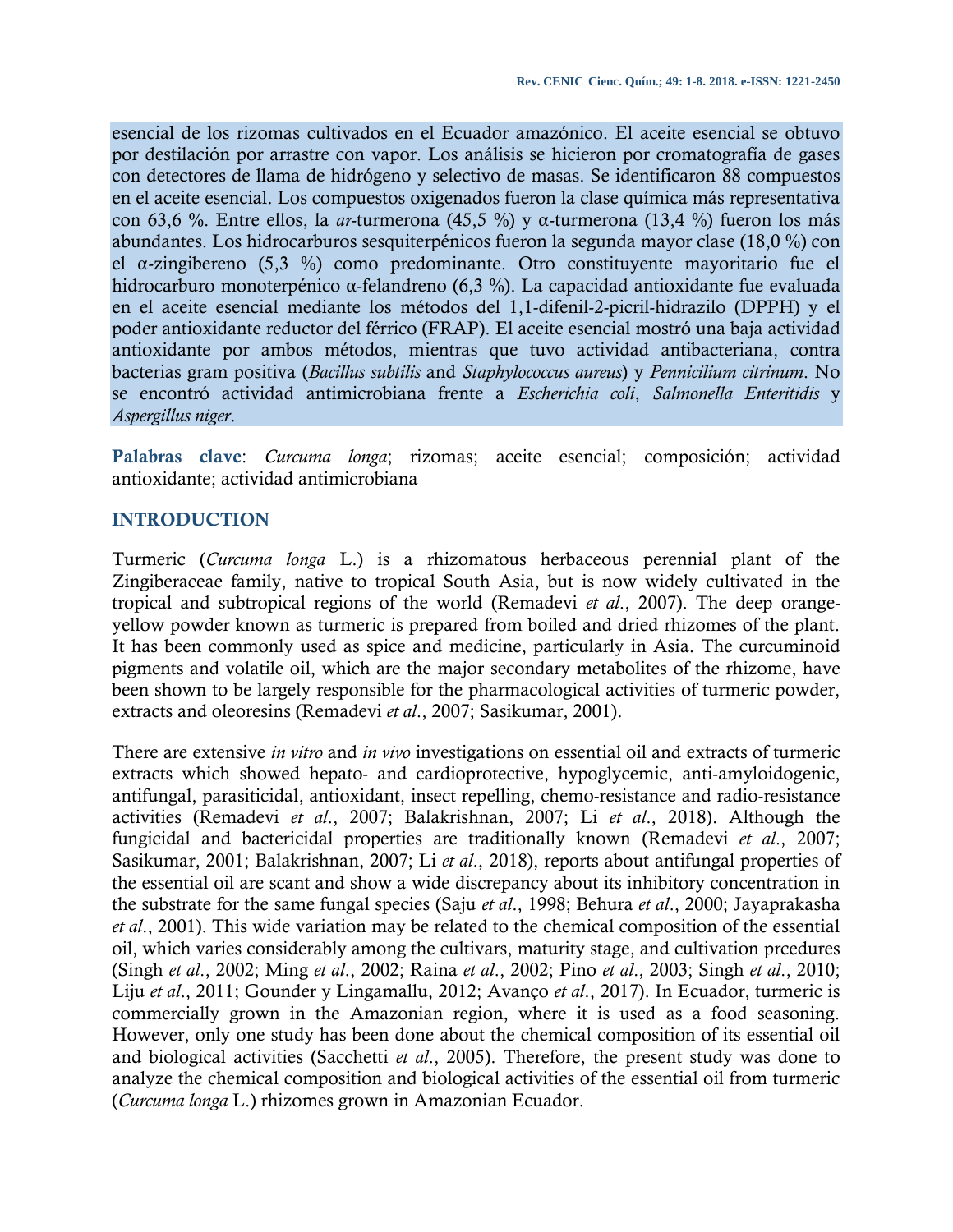## **MATERIALS AND METHODS**

#### *Materials and isolation of essential oil*

Rhizomes of *C. longa* were collected by *Fundación Chankuap*' (Macas, Ecuador) in May 2017 from wild trees on the outskirts of the Wasak'entsa reserve in eastern Ecuador and positively identified by the National Herbary of Pontificia Universidad Católica del Ecuador (voucher Nr. HERUTEQ1057). Fresh rhizomes (800 g) were steam distilled for 6 h in a pilot-scale distiller. The oil yield was 0.8% v/w.

#### *Gas chromatography*

Analyses of the essential oil was performed by gas chromatography with a flame ionization detector (GC-FID) on a Konik 4000A (Konik, Barcelona) equipped with a 30 m x 0.25 mm i.d. x 0.25 mm DB-5ms (J & W Scientific, Folsom, CA, USA) column. The analysis parameters were: oven temperature program, 60 °C (2 min), 60–220 °C (4 °C/min) and 220  $\rm{C}$  (5 min); hydrogen carrier gas flow rate 1 mL/min; injector and detector temperatures 250 <sup>o</sup>C. Samples (1 μL) were injected using split ratio 1:50, and previously diluted in *n*pentane (1:6 v/v). The quantification of compounds was performed using relative percentage abundance and normalization method.

The essential oil was also examined by gas chromatography-mass spectrometry (GC-MS) using a QP-2010 Ultra (Shimadzu, Japan) with the same capillary column, temperature program and helium carrier gas flow rate as in GC-FID. EIMS, electron energy, 70 eV; ion source and connecting parts temperature, 250  $^{\circ}$ C. Acquisition was performed in scanning mode (mass range m/z 35–400 u). Compounds were identified using their linear retention indices and mass spectra. Linear retention indices, calculated using linear interpolation relative to retention times of  $C_8-C_{24}$  of *n*-alkanes, were compared with those standards and data from the literature (Adams, 2001). Mass spectra were compared with corresponding reference standard data reported in the literature (Adams, 2001) and mass spectra from NIST 05, Wiley 6, NBS 75 k, and in-house Flavorlib libraries. In many cases, the essential oil was subject to co-chromatography with authentic compounds.

#### *Assay of 2,2-diphenyl-2-picrylhydrazyl (DPPH) scavenging activity*

The antioxidant activity of the essential oil was measured in terms of hydrogen-donating or radical scavenging ability, using the stable radical DPPH (Tabart, 2008). In the test tubes, 1.5 mL of DPPH (0.075 mg/mL) in ethanol was mixed with 750 μL of five concentrations of the essential oil to evaluate in a range of concentrations between 25-500 μg/mL. A control sample (absolute ethanol) and a reference sample (750 μL absolute ethanol and 1.5 mg/mL of DPPH solution) were also used. The decrease in the absorbance was determined at 515 nm, until the reaction plateau step was reached. Ascorbic acid was used as antioxidant standard. Three independent tests were performed for each sample. Then, the IC<sub>50</sub> values (total antioxidant compound necessary to decrease the initial DPPH radical concentration by 50%) were determined.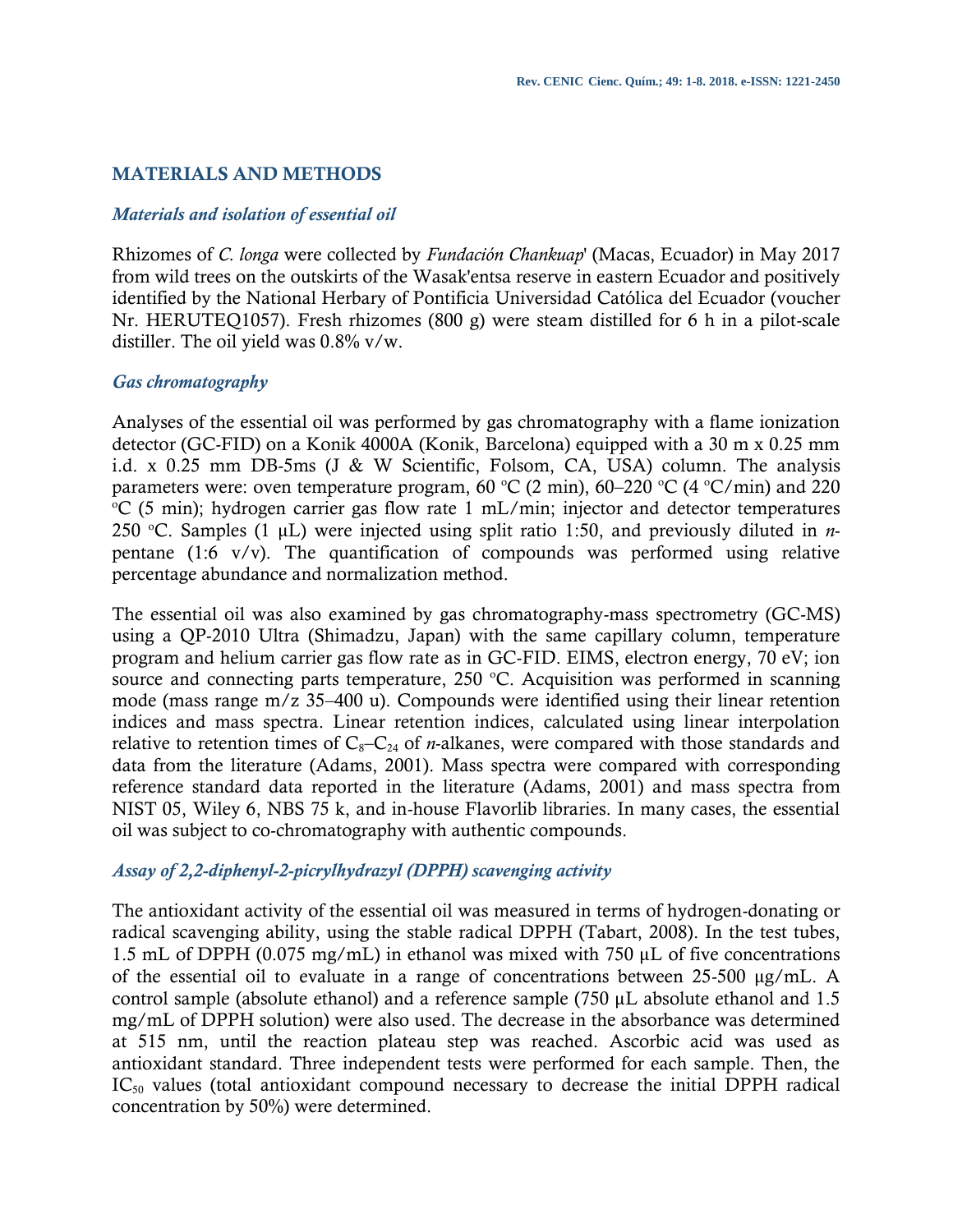#### *Ferric-reducing antioxidant power (FRAP) assay*

The FRAP of the essential oil was measured by the method reported earlier (Benzie, 1996). Briefly, acetate buffer (300 mmol/L, pH=3.6), TPTZ (2,4,6-tripyridyl-s-triazine; Sigma) 10 mmol/L in 40 mmol/L HCl and FeCl<sub>3</sub>·6H<sub>2</sub>O (20 mmol/L) were mixed in the ratio of 10:1:1 to obtain the working FRAP reagent. The essential oil (90 µL) was mixed with 900 µL of FRAP reagent. A solution of ascorbic acid was used as standard and Trolox, a stable antioxidant was used as positive control. The mixtures were incubated at room temperature for 4 min and the absorbance was measured at 593 nm. The FRAP was expressed in units of ascorbic acid equivalent.

#### *Antimicrobial screening*

For determination of minimal inhibitory concentration (MIC) 5, 0.5, 0.05 and 0.005 μL/mL of the essential oil were placed in different test tubes and 1 mL of dimethyl sulfoxide added to each of them. One milliliter of peptone water (Mueller Hinton broth) was added followed by addition of 1 mL of 24h–culture broth of the microorganism. The test tubes were all sealed with sterile corks and subsequently incubated at 32  $\degree$ C for bacteria and 25  $\degree$ C for fungus during 48 h. After incubation the tubes were observed for clearance or turbidity. The tube with highest degree of clearance was taken as the MIC. Three independent tests were performed for each sample. This procedure was separately carried out for the six test microorganisms: *Bacillus subtilis* ATCC 6633 (G+), *Staphylococcus aureus* ATCC 25923 (G+), *Escherichia coli* ATCC 25922 (G-), *Salmonella Enteritidis* ATCC 13036 (G-), *Aspergillus niger* ATCC 16404 and *Pennicilium citrinum* ATCC 9849.

# **RESULTS AND DISCUSSION**

A total of 88 volatile compounds were identified in the essential oil from *C. longa* rhizomes (98.8% of the total composition) (Table 1). As can be seen, oxygenated sesquiterpenes were the most represented class of volatiles with 63.6 %. Among them, *ar*-turmerone and αturmerone were the most abundant. Sesquiterpene hydrocarbons were found as the second major chemical class (18.0%) with  $\alpha$ -zingiberene being the main component. Another individual major constituent was the monoterpene hydrocarbon α-phellandrene.

|    |                         |     |      |          |     |                        | ∽          |      |                 |
|----|-------------------------|-----|------|----------|-----|------------------------|------------|------|-----------------|
| #  | Compound                | LRI | $\%$ | Identity | #   | Compound               | <b>LRI</b> | $\%$ | <b>Identity</b> |
|    | $(Z)$ -3-Hexen-1-ol     | 859 | tr   | A        |     | 44 Thymol methyl ether | 1233       | tr   | A               |
|    | Heptan-2-one            | 892 | tr   | A        |     | 45 Neral               | 1238       | 0.2  | A               |
|    | Heptan-2-ol             | 904 | tr   | A        |     | 46 Carvone             | 1244       | tr   | A               |
|    | Tricyclene              | 927 | tr   | B        | 47  | Carvotanacetone        | 1247       | tr   | B               |
| 4  | $\alpha$ -Thujene       | 930 | tr   | A        | 48  | Geraniol               | 1250       | tr   | A               |
|    | $\alpha$ -Pinene        | 939 | 0.4  | A        | 49  | Piperitone             | 1253       | tr   | Α               |
| 6  | Camphene                | 954 | 0.4  | A        | 50. | Geranial               | 1267       | 0.3  | A               |
|    | Benzaldehyde            | 960 | tr   | A        | 51  | Bornyl acetate         | 1287       | tr   | A               |
| 8  | Sabinene                | 975 | tr   | A        |     | 52 Thymol              | 1290       | 0.2  | A               |
| 9  | $\beta$ -Pinene         | 979 | tr   | A        | 53  | Undecan-2-one          | 1294       | tr   | A               |
| 10 | 6-Methyl-5-hepten-2-one | 984 | tr   | A        |     | 54 Carvacrol           | 1299       | tr   | A               |
|    | Myrcene                 | 991 | 0.3  | A        | 55. | δ-Elemene              | 1337       | tr   | Α               |

**Table 1.** Chemical composition (%) of the essential oil from *C. longa* rhizomes.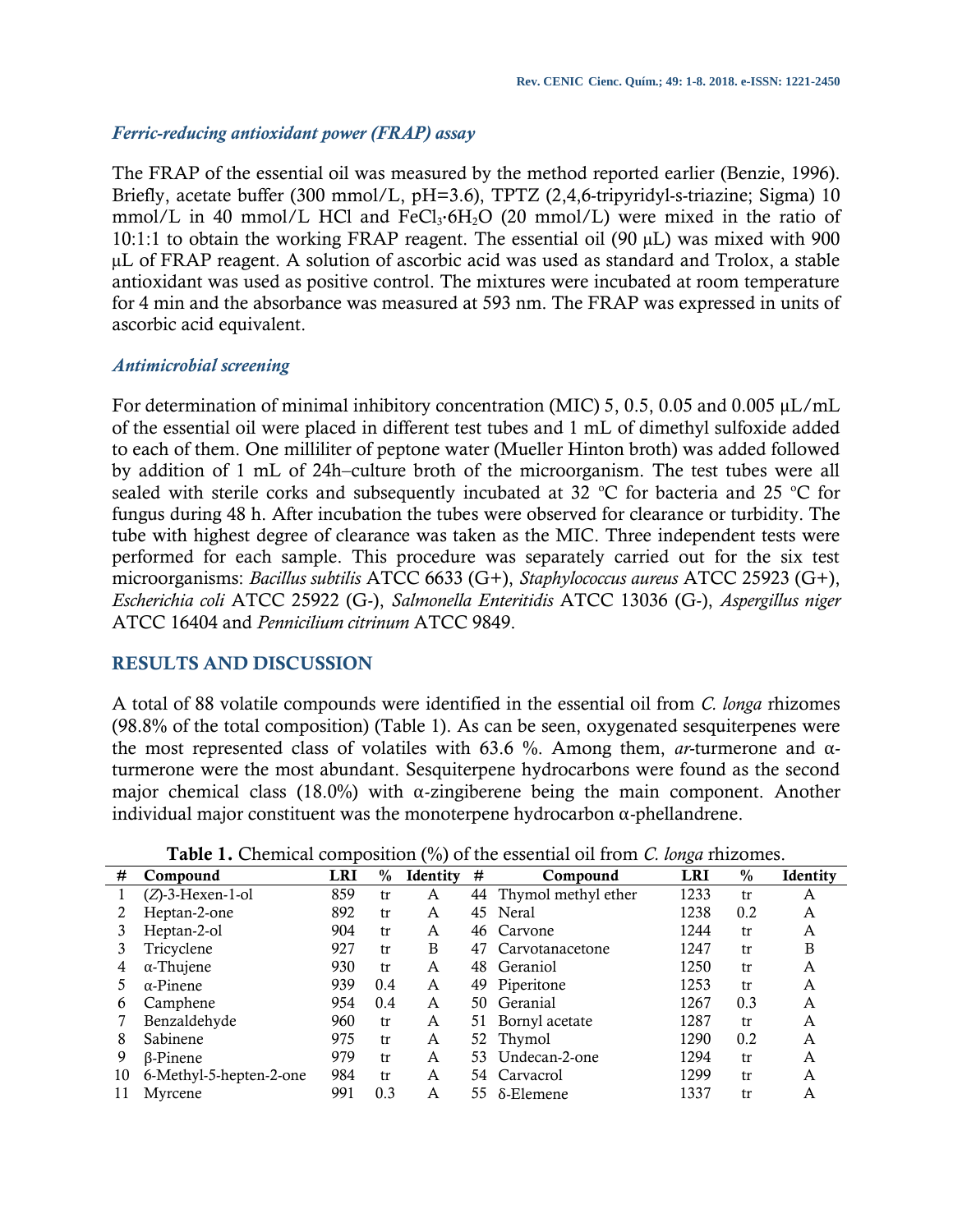| $\delta$ -2-Carene      | 1000                                                                                                                                                                                                                                             | tr                                                           | $\, {\bf B}$                        | 56                                   | Citronellyl acetate                          | 1353                                                                                                                                                                                                                   | tr                                                                   | A                                                    |
|-------------------------|--------------------------------------------------------------------------------------------------------------------------------------------------------------------------------------------------------------------------------------------------|--------------------------------------------------------------|-------------------------------------|--------------------------------------|----------------------------------------------|------------------------------------------------------------------------------------------------------------------------------------------------------------------------------------------------------------------------|----------------------------------------------------------------------|------------------------------------------------------|
| $\alpha$ -Phellandrene  | 1003                                                                                                                                                                                                                                             | 6.3                                                          | A                                   | 57                                   | Eugenol                                      | 1359                                                                                                                                                                                                                   | tr                                                                   | A                                                    |
| $\delta$ -3-Carene      | 1011                                                                                                                                                                                                                                             | 0.2                                                          | A                                   | 58                                   | $\alpha$ -Ylangene                           | 1375                                                                                                                                                                                                                   | tr                                                                   | A                                                    |
| $\alpha$ -Terpinene     | 1017                                                                                                                                                                                                                                             | 0.2                                                          | $\mathbf{A}$                        | 59                                   | $\alpha$ -Copaene                            | 1377                                                                                                                                                                                                                   | 0.1                                                                  | A                                                    |
| $p$ -Cymene             | 1023                                                                                                                                                                                                                                             | 1.5                                                          | $\mathbf{A}$                        | 60                                   | Methyl $(E)$ -cinnamate                      | 1381                                                                                                                                                                                                                   | tr                                                                   | A                                                    |
| Limonene                | 1028                                                                                                                                                                                                                                             | 1.0                                                          | A                                   | 61                                   | $\beta$ -Elemene                             | 1391                                                                                                                                                                                                                   | tr                                                                   | A                                                    |
| 1,8-Cineole             | 1031                                                                                                                                                                                                                                             | 2.6                                                          | A                                   | 62                                   | 7-epi-Sesquithujene                          | 1394                                                                                                                                                                                                                   | 0.1                                                                  | $\boldsymbol{B}$                                     |
| $(Z)$ -β-Ocimene        | 1037                                                                                                                                                                                                                                             | tr                                                           | A                                   | 63                                   | $\alpha$ -Cedrene                            | 1412                                                                                                                                                                                                                   | 0.1                                                                  | A                                                    |
| $(E)$ -β-Ocimene        | 1050                                                                                                                                                                                                                                             | tr                                                           | A                                   | 64                                   | $(E)$ -Caryophyllene                         | 1419                                                                                                                                                                                                                   | 0.8                                                                  | A                                                    |
| $\gamma$ -Terpinene     | 1060                                                                                                                                                                                                                                             | 0.4                                                          | A                                   | 65                                   | $\beta$ -Gurjunene                           | 1432                                                                                                                                                                                                                   | tr                                                                   | $\, {\bf B}$                                         |
| cis-Sabinene hydrate    | 1071                                                                                                                                                                                                                                             | tr                                                           | B                                   | 66                                   | $trans$ - $\alpha$ -Bergamotene              | 1435                                                                                                                                                                                                                   | 0.1                                                                  | A                                                    |
| Terpinolene             | 1089                                                                                                                                                                                                                                             | 2.1                                                          | $\mathbf{A}$                        | 67                                   | $(E)$ -Cinnamyl acetate                      | 1446                                                                                                                                                                                                                   | tr                                                                   | A                                                    |
| Nonan-2-one             | 1090                                                                                                                                                                                                                                             | tr                                                           | $\mathbf{A}$                        | 68                                   | $(E)$ -β-Farnesene                           | 1457                                                                                                                                                                                                                   | 0.4                                                                  | A                                                    |
| Rosefuran               | 1095                                                                                                                                                                                                                                             | tr                                                           | $\, {\bf B}$                        | 69                                   | α-Acoradiene                                 | 1466                                                                                                                                                                                                                   | 0.1                                                                  | $\, {\bf B}$                                         |
| Linalool                | 1097                                                                                                                                                                                                                                             | 0.1                                                          | A                                   | 70                                   | β-Acoradiene                                 | 1471                                                                                                                                                                                                                   | tr                                                                   | $\mathbf B$                                          |
| $(E)$ -6-Methyl-3,5-    | 1107                                                                                                                                                                                                                                             | tr                                                           | B                                   | 71                                   | $\gamma$ –Curcumene                          | 1478                                                                                                                                                                                                                   | 0.2                                                                  | A                                                    |
|                         |                                                                                                                                                                                                                                                  |                                                              |                                     |                                      |                                              |                                                                                                                                                                                                                        |                                                                      | A                                                    |
|                         |                                                                                                                                                                                                                                                  |                                                              |                                     |                                      |                                              |                                                                                                                                                                                                                        |                                                                      | A                                                    |
|                         |                                                                                                                                                                                                                                                  |                                                              |                                     |                                      |                                              |                                                                                                                                                                                                                        |                                                                      |                                                      |
| trans-p-Menth-2-en-1-ol |                                                                                                                                                                                                                                                  | tr                                                           | B                                   |                                      | diene                                        |                                                                                                                                                                                                                        |                                                                      | $\mathbf B$                                          |
| Ipsdienol               | 1145                                                                                                                                                                                                                                             | tr                                                           | $\, {\bf B}$                        | 75                                   | $(E,E)$ -α-Farnesene                         | 1502                                                                                                                                                                                                                   | 0.4                                                                  | A                                                    |
| Myrcenone               | 1150                                                                                                                                                                                                                                             | tr                                                           | $\mathbf B$                         | 76                                   | β-Bisabolene                                 | 1506                                                                                                                                                                                                                   | 1.6                                                                  | A                                                    |
| Citronellal             | 1153                                                                                                                                                                                                                                             | tr                                                           | A                                   | 77                                   | $\beta$ -Curcumene                           | 1516                                                                                                                                                                                                                   | 0.3                                                                  | A                                                    |
| 4-Acetyl-1-             | 1158                                                                                                                                                                                                                                             | tr                                                           | B                                   | 78                                   | $\beta$ -Sesquiphellandrene                  | 1523                                                                                                                                                                                                                   | 4.0                                                                  | B                                                    |
|                         |                                                                                                                                                                                                                                                  |                                                              |                                     |                                      |                                              |                                                                                                                                                                                                                        |                                                                      | B                                                    |
|                         |                                                                                                                                                                                                                                                  |                                                              |                                     |                                      |                                              |                                                                                                                                                                                                                        |                                                                      | A                                                    |
| Terpinen-4-ol           | 1177                                                                                                                                                                                                                                             | 0.1                                                          | $\mathbf{A}$                        | 81                                   | α-Dehydro-ar-                                | 1537                                                                                                                                                                                                                   | 0.1                                                                  | $\mathbf B$                                          |
|                         |                                                                                                                                                                                                                                                  |                                                              |                                     |                                      |                                              |                                                                                                                                                                                                                        |                                                                      | A                                                    |
|                         |                                                                                                                                                                                                                                                  |                                                              |                                     |                                      |                                              |                                                                                                                                                                                                                        |                                                                      | A                                                    |
|                         | 1192                                                                                                                                                                                                                                             | tr                                                           | B                                   | 84                                   | ar-Turmerone                                 |                                                                                                                                                                                                                        | 45.5                                                                 | A                                                    |
|                         | 1197                                                                                                                                                                                                                                             | 0.1                                                          | B                                   | 85                                   |                                              | 1697                                                                                                                                                                                                                   | 13.4                                                                 | A                                                    |
|                         |                                                                                                                                                                                                                                                  | tr                                                           | $\mathbf B$                         |                                      |                                              |                                                                                                                                                                                                                        |                                                                      | $\, {\bf B}$                                         |
| $\beta$ -Citronellol    | 1226                                                                                                                                                                                                                                             | tr                                                           | A                                   | 87                                   | $(E)$ - $\alpha$ -Atlantone                  | 1779                                                                                                                                                                                                                   | 0.6                                                                  | $\overline{B}$                                       |
|                         | heptadien-2-one<br>$1,3,8-p$ -Menthatriene<br>cis-2-p-Menthen-1-ol<br>methylcyclohexene<br>$trans \beta$ -Terpineol<br><b>Borneol</b><br>$p$ -Cymen-8-ol<br>$\alpha$ -Terpineol<br>Myrtenal<br>$\alpha$ -Phellandrene epoxide<br>trans-Piperitol | 1112<br>1122<br>1141<br>1164<br>1169<br>1183<br>1189<br>1208 | tr<br>tr<br>tr<br>0.1<br>0.1<br>0.2 | B<br>$\mathbf B$<br>A<br>A<br>A<br>A | 72<br>73<br>74<br>79<br>80<br>82<br>83<br>86 | ar-Curcumene<br>$\alpha$ -Zingiberene<br>trans-Muurola-4(14),5-<br>$(E)$ - $\gamma$ -Bisabolene<br>$(Z)$ -Nerolidol<br>himachalene<br>ar-Turmerol<br>ar-Dihydro-turmerone<br>$\alpha$ -Turmerone<br>$(E)$ -γ-Atlantone | 1482<br>1491<br>1494<br>1531<br>1533<br>1583<br>1596<br>1664<br>1709 | 3.6<br>5.3<br>0.2<br>0.3<br>0.4<br>1.5<br>1.7<br>1.0 |

**Note**: *Identity A*: identification based on the linear retention times (LRI) and mass spectra of pure compounds; B: identification based on LRI and mass spectra comparison with databases or literature data. *tr*: traces (< 0.1  $\%$ ).

The chemical composition of the turmeric rhizomes essential oil varies considerably according to several factors (Balakrishnan, 2007). These results disagree with those reported in the literature in both quality and quantity. The essential oil previously analyzed from the same region was dominated by α-phellandrene (20.4%), α-turmerone (19.8%), 1,8-cineole (10.3%), -terpinene (6.1%) and β-turmerone (7.4%) (Sacchetti *et al*., 2005). The volatile oil obtained by hydrodistillation of turmeric rhizomes grown in the North Indian Plains contained 1,8-cineole (11.2%), α-turmerone (11.1%), β-caryophyllene (9.8%), *ar*-turmerone (7.3%) and β-sesquiphellandrene (7.1%) as major compounds (Raina *et al*., 2002), while the essential oil from Gorakhpur (India) was dominated by *ar*-turmerone (24.4%) and αturmerone (20.5%) (Singh *et al*., 2010). The essential oil isolated from rhizomes grown in Kerala (India) was rich in *ar*-turmerone (61.8%), curlone (12.5%) and *ar*-curcumene (6.1%)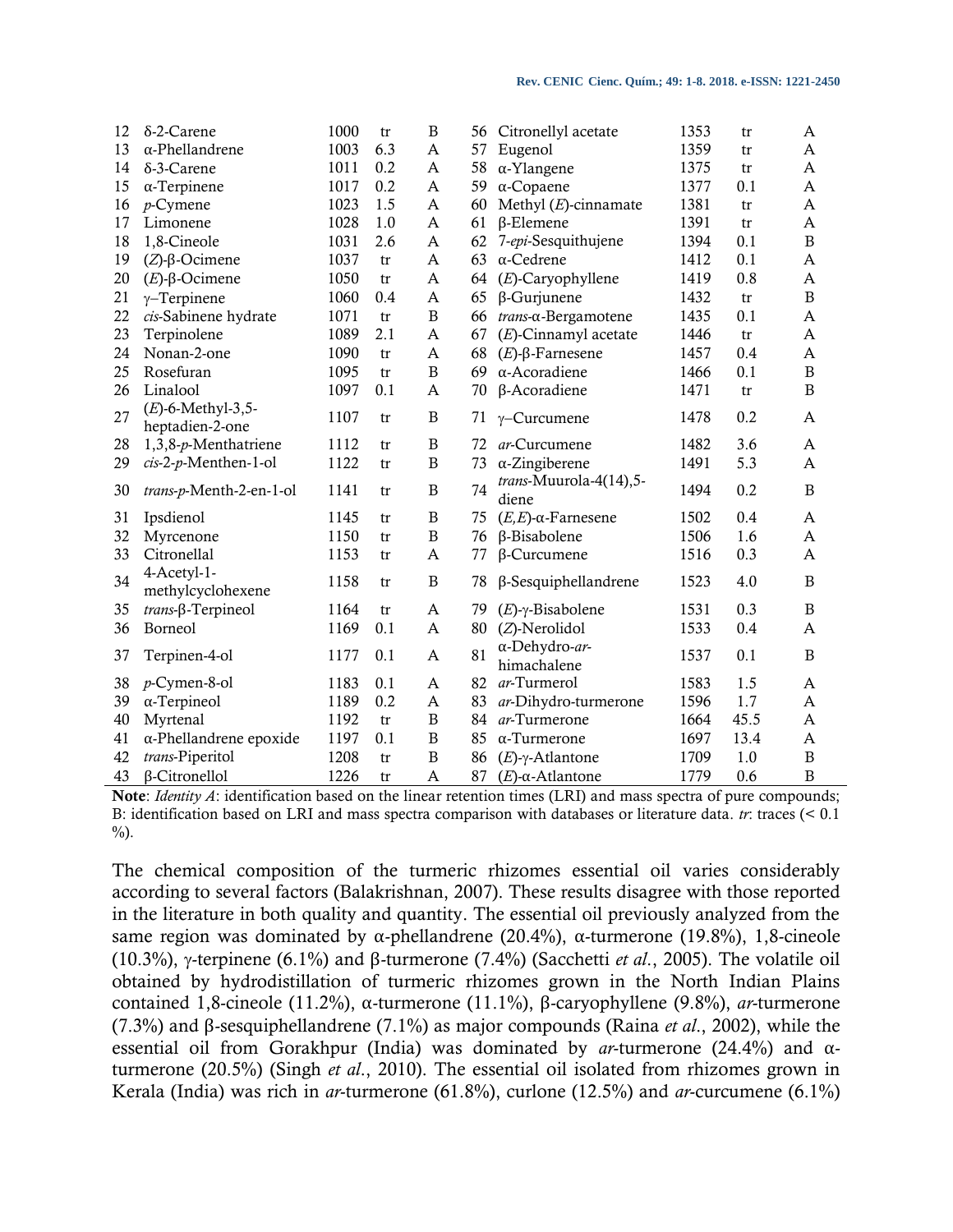(Liju *et al*., 2011); while that from Mysore (India) was dominated by *ar*-turmerone (21.0- 30.3%), α-turmerone (26.5-33.5%) and β-turmerone (18.9 - 21.1 %) (Gounder y Lingamallu, 2012). The main components of the essential oil from Brazil were α-turmerone (42.6%), βturmerone (16.0 %) and *ar*-turmerone (12.9%) (Avanço *et al*., 2017); while the composition of the essential oil from Cuban rhizomes was close to those found in the present work: *ar*turmerone (47.7%) and α-turmerone (16.1%) (Pino *et al*., 2003).

Antioxidant properties of the essential oil were determined by two methods: radicalscavenging capacity of the oil (or DPPH bleaching) and ferric-reducing antioxidant power (FRAP) assay (Table 2). The  $IC_{50}$  value was14.5 mg/mL for the essential oil with a maximal effect of 30 % at 60 mg/mL. The radical scavenging potential of turmeric essential oil was much lower when compared to those of standard ascorbic acid and Trolox. This performance was lower than those reported previously for a sample obtained from the same region (Sacchetti *et al*., 2005) and a sample from Mysore (India) (Gounder y Lingamallu, 2012).

|               | <b>DPPH</b>       | <b>FRAP</b>              |                                      |  |  |
|---------------|-------------------|--------------------------|--------------------------------------|--|--|
| Sample        | $IC_{50}$ (mg/mL) | Concentration<br>(mg/mL) | (µM of ascorbic acid<br>equivalents) |  |  |
| Essential oil | $14.5 + 2.9$      |                          | $389.0 \pm 12.0$                     |  |  |
|               |                   | $\mathcal{L}$            | $311.2 \pm 19.5$                     |  |  |
|               |                   |                          | $304.6 \pm 10.2$                     |  |  |
| Trolox        | $0.012 \pm 0.004$ | 0.1                      | $402.3 \pm 20.1$                     |  |  |

**Table 2.** Antioxidant effectiveness of the essential oil.<sup>1</sup>

<sup>1</sup>Antioxidant effectiveness expressed as  $IC_{50}$  (DPPH scavenger activity) and FRAP (in units of ascorbic acid equivalent). Values represent an average of three determinations with standard deviation.

In the second assay, at low pH ferric tripyridyltriazine ( $Fe<sup>3+</sup>$ -TPTZ) complex is reduced to ferrous  $[Fe^{2+}]$  form, an intense blue colored complex with absorption maximum at 593 nm by the electron donating action of antioxidant (Benzie, 1996). The FRAP was  $389.0 \pm 12.0$ µM of ascorbic acid equivalents and the essential oil showed less activity than Trolox. Probably, the sesquiterpene ketones *ar*-turmerone and α-turmerone exert either the synergistic or additive actions towards the total antioxidant activity. It may also be possible that these compounds alone or in synergy with other compounds present in the essential oil are responsible for the observed antioxidant activity of rhizomes of *C. longa* (Singh *et al*., 2010).

The MIC of the essential oil was ranged between 0.05-5 µL/mL (Table 3). The essential oil showed better activity against *St. aureus* and *B. subtilis* followed by *P. citrinum*. As it is commonly found, Gram+ bacteria were more susceptible to the essential oil than Gramones (Kalemba y Kunicka, 2003). In general, these results are in accordance with those reported for this essential oil (Singh *et al*., 2002; Sacchetti *et al*., 2005; Singh *et al*., 2011) and they are attributed to the presence of tumerones as responsible for showing antimicrobial activity against specific pathogens (Dhingra *et al*., 2007; Singh *et al*., 2011).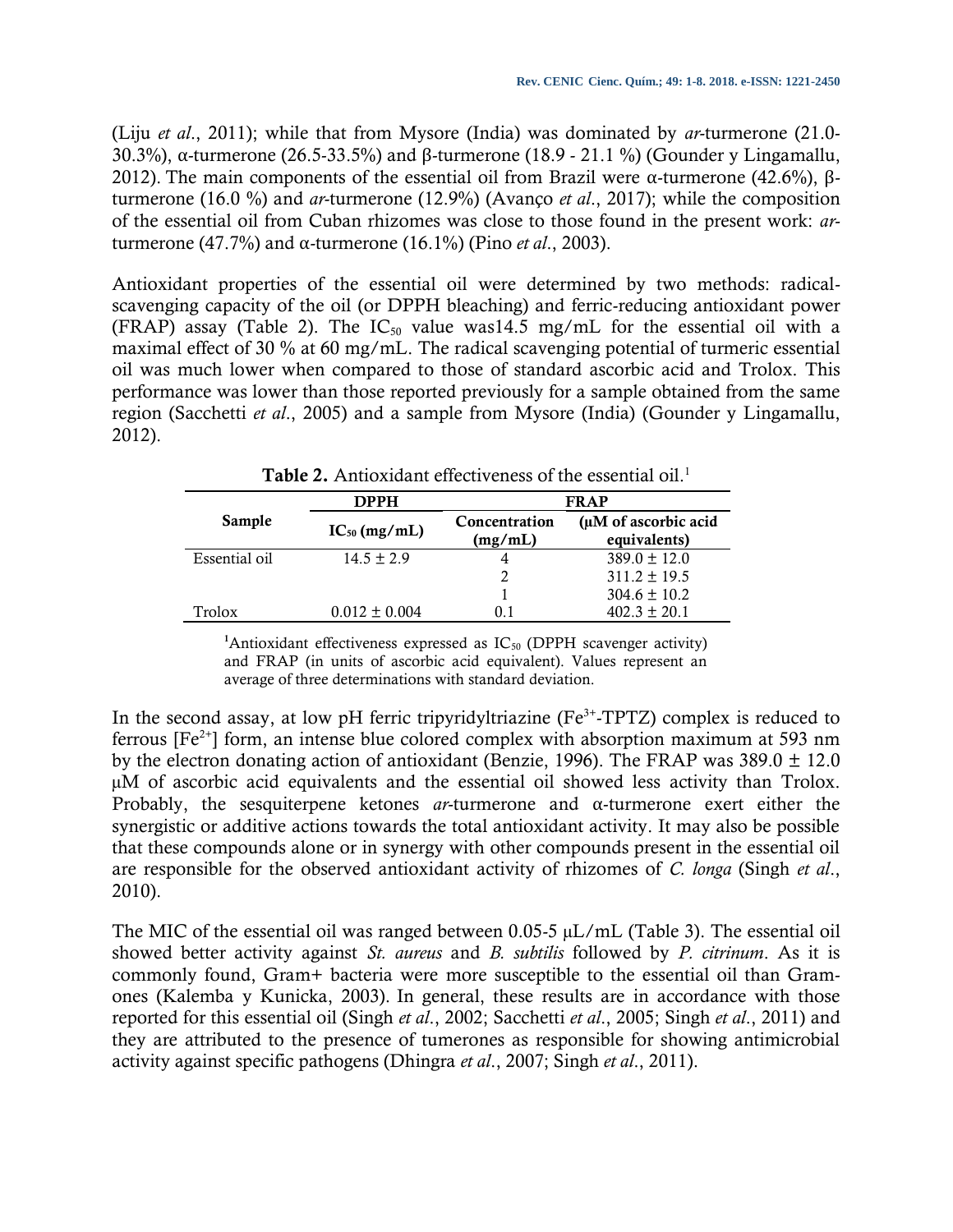| microorganisms.                   |             |
|-----------------------------------|-------------|
| Microorganism                     | MIC (uL/mL) |
| Bacillus subtilis ATCC 6633       | 0.5         |
| Staphylococcus aureus ATCC 25923  | 0.05        |
| Escherichia coli ATCC 25922       |             |
| Salmonella Enteritidis ATCC 13036 |             |
| Aspergillus niger ATCC 16404      |             |
| Pennicilium citrinum ATCC 9849    | 5.0         |
| $\blacksquare$                    |             |

**Table 3.** Minimal inhibitory concentrations of the essential oil against tested

**Note**: -: No inhibition.

## **CONCLUSIONS**

Essential oil composition of *Curcuma longa* rhizomes show the presence of 88 volatile constituents, of which the most prominent were *ar*-turmerone (45.5%) and α-turmerone (13.4%). The essential oil had a low antioxidant activity by using the DPPH assay and it showed ferric reducing antioxidant power, while it has antimicrobial activity against gram positive bacteria (*Bacillus subtilis* and *Staphylococcus aureus*) and *Pennicilium citrinum*. No antimicrobial activity was found against *Escherichia coli*, *Salmonella Enteritidis* and *Aspergillus niger*.

# **REFERENCES**

- Adams, R. P. (2001). Identification of Essential Oil Components by Gas Chromatography/Quadrupole Mass Spectroscopy. Carol Stream, IL: Allured Publishing Co.
- Avanço, G. B., Ferreira, F. D., Bonfim, N. S., dos Santos, P. A. d. S. R., Peralta, R. M., Brugnari, T., Mallmann, C. A., de Abreu Filho, B. A., Mikcha, J. M. G., & Machinski, M. Jr. (2017). *et al*. *Curcuma longa* L. essential oil composition, antioxidant effect, and effect on *Fusarium verticillioides* and fumonisin production. *Food Control, 73*, 806-813.
- Balakrishnan, K. V. (2007). Postharvest technology and processing of turmeric. En: P. N. Ravindran, K. Nirmal Babu, & K. Sivaraman (Eds.), Turmeric: the genus *Curcuma* (pp. 193-256). Boca Raton: CRC Press.
- Behura, C., Ray, P., Rath, C. C., Mishra, R. K., Ramachandraiah, O. S., & Charyulu, J. K. (2000). Antifungal activity of essential oils of *Curcuma longa* against five rice pathogens in vitro. *J. Essent. Oil Bear. Plants, 3*, 79-84.
- Benzie, I. F.F. (1996). An automated, specific, spectrophotometric method for measuring ascorbic acid in plasma (EFTSA). *Clinical Biochem., 29*, 111-116.
- Dhingra, O. D., Jham, G. N., Barcelos, R. C., Mendonça, F. A., & Ghiviriga, I. (2007). Isolation and identification of the principal fungitoxic component of turmeric essential oil. *J. Essent. Oil Res., 19*(4), 387-391.